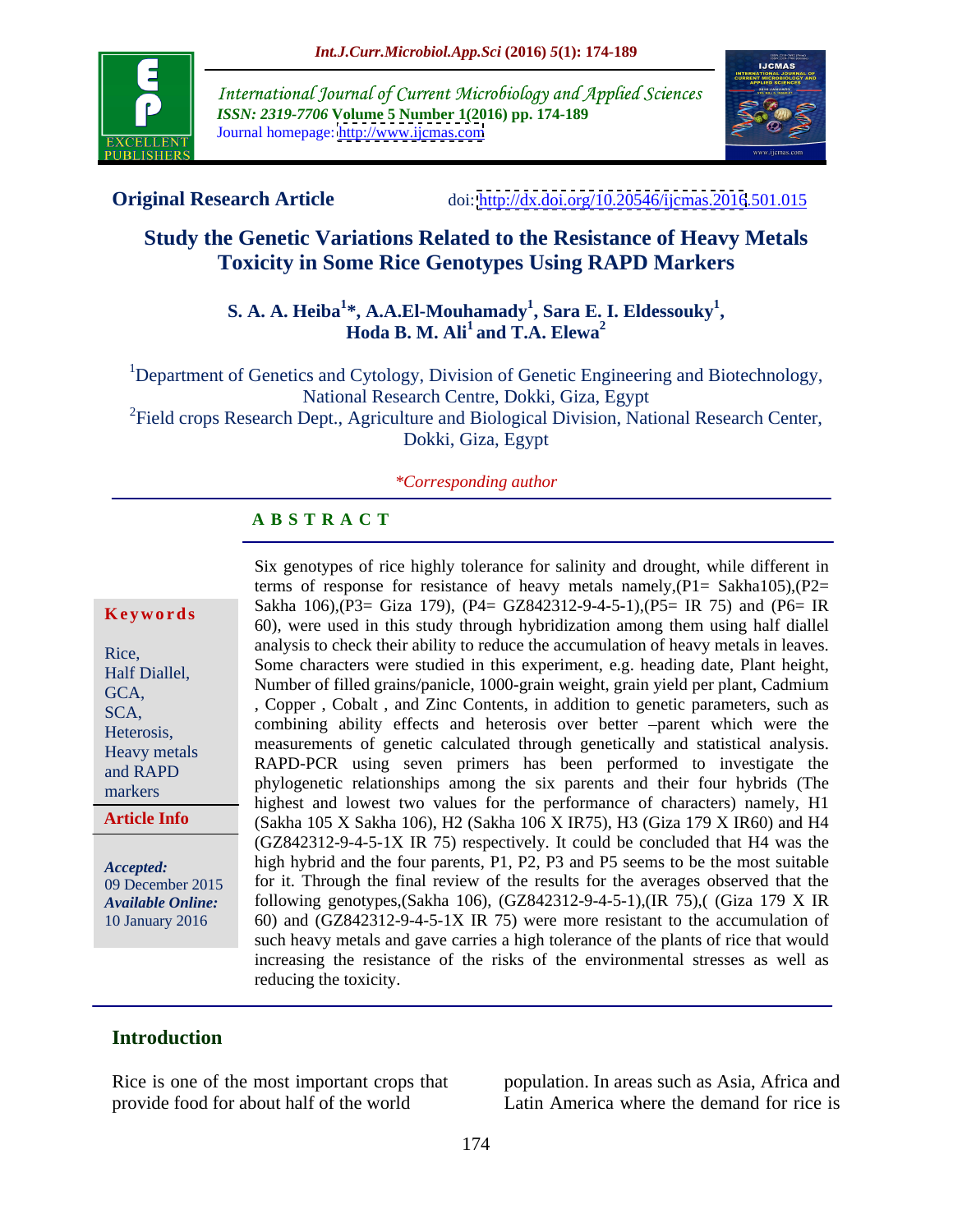a top priority, the population is expected to increase 1.5-fold by 2025 (Sasaki, 1999 and of traditional plant breeding by indirect 2002).Egypt is one of the few countries selection through molecular markers linked which produce high yielding rice varieties. to both simple and quantitative traits of From the commercial point of view, If we interest as these are not influenced by the look at severity level of heavy metals higher environment and can be scored at all stages in the juice cellular exchange we will find a of plant growth (Gupta *et al*., 1999). After crop and its components impact and also its listing all of the above note that the aim of impact on the molecular level and of course, this study are based on determine the produces all of this from the excessive use molecular genetic differences through study of fertilizers , fungicides and insecticides as heterosis over better-parent, general and well as the level of these elements in the specific combining ability effects for some Egyptian soil. The development of DNA traits related to resistance of heavy matals in marker technology has provided an efficient tool to facilitate plant genetic resource genotypes using RAPD markers to know the conservation and management. Compared to effect of heavy metals on the yield and its morphological analysis, molecular markers components in rice under Egyptian soil can reveal differences among accessions at conditions without any addition to the heavy DNA level. They represent an opportunity to industrial components and clarify the real provide information on the variation that selecting elite genotypes resulting from the exists in a particular species within a local mating of parents and the most resistance for region as well as among different countries. accumulation of heavy metals, the highest They serve as a valuable guide for effective vielding and determine the genetic collection and use of genetic resources too. differences in molecular level using detect Molecular markers provide a good fingerprinting for each genotype. information that helps in deciding the distinctiveness of species and their ranking according to the number of close relatives and phylogenetic position (Rahman *et al.*,<br>2007). DNA fingerprinting is a useful tool response for the resistance to heavy metals for varietal protection to prove ownership or were used as parents for the further crossing, derivation of plant lines. Moreover, the  $(P1 = Sakha 105)$ ,  $(P2 = Sakha 106)$ ,  $(P3 =$ analysis of genetic diversity and relatedness Giza  $179$ ),  $(P4 = GZ842312-9-4-5-1)$ ,  $(P5 =$ between or within different species, IR 75) and  $(P6 = IR 60)$ , which were grown populations and individuals is a prerequisite in three replicates for each genotype with towards effective utilization and protection ten days interval in order to overcome the of plant genetic resources (Weising *et al.*, differences in flowering time between 1995).Comparing with morphological and parents to make hybridization in season biochemical markers which are not much 2013 in the farm of Agga center, Mansoura consistent for diversity analysis because of the impression of environmental factors. For reliable and efficient analysis of genetic and supported and approved by agronomy variation in the germplasm and to elucidate department, Faculty of Agriculture, the intra- and inter-specific relationships, the use of molecular markers is prerequisite

molecular markers enhances the efficiency addition to compare between the promising yielding and determine the genetic

### **Materials and Methods**

Six genotypes of rice revealed different response for the resistance to heavy metals differences in flowering time between parents to make hybridization in season city, Dakahlia Governorate, which knowing that this farm is a farm scientific research department, Faculty of Agriculture, Mansoura University,

(Rabbani *et al*., 2010).Application of All genotypes "parents and their crosses"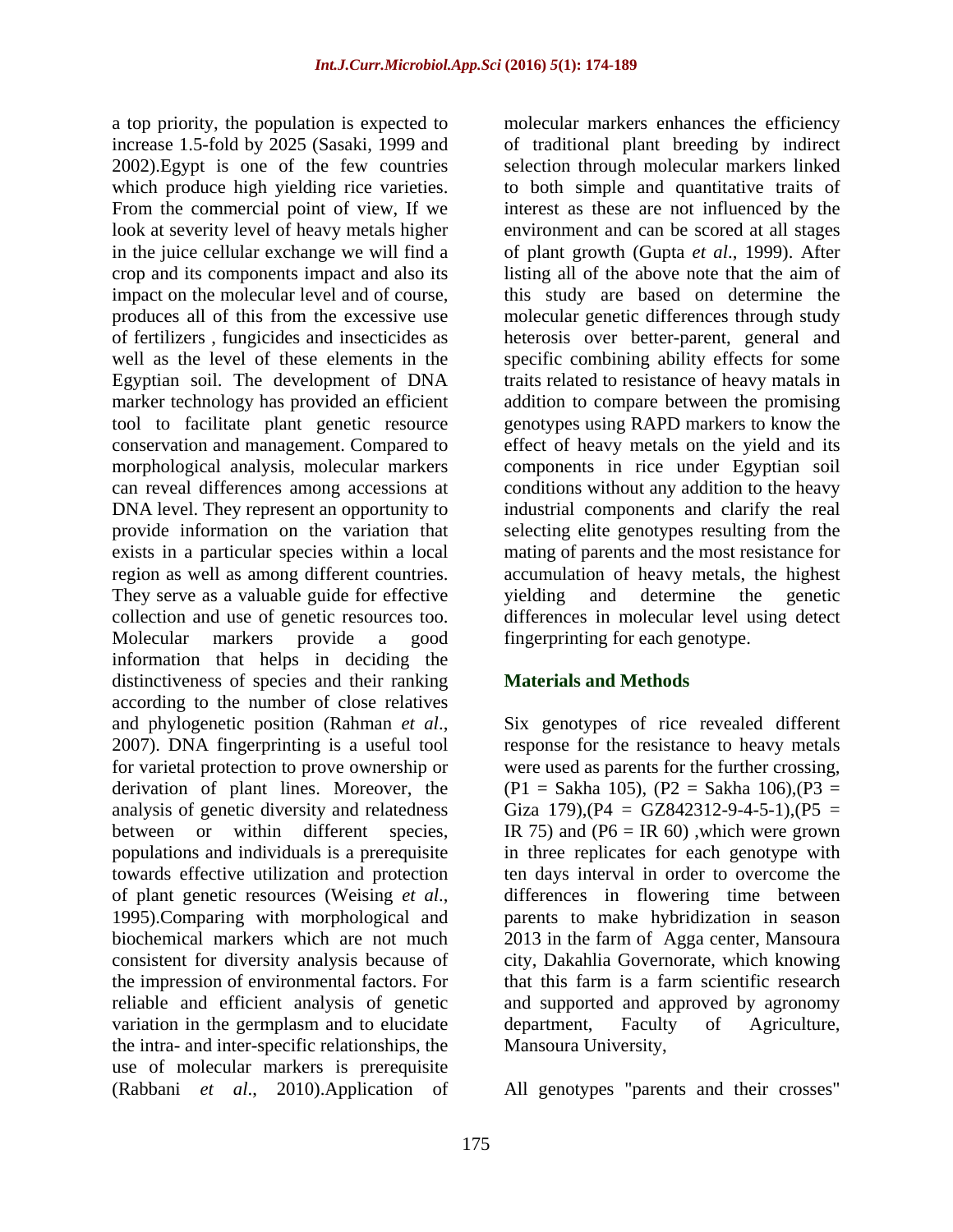were grown in a randomized complete Block Cobalt and Zinc Contents) according for the design with three replicates for each region aforementioned without any external *al.*, 2012. additions of heavy metals. Heading date, Plant height, number of filled grains/panicle, 1000-grain weight, Grain yield per plant, analysis using Griffing (1956), model 1,

This region is famous of high proportion of *et al.*, (1970). heavy metals and this information has been confirmed after the chemical analysis of soil as follows:-

30 soil samples were taken from the depth of 60 cm for the experimental field before conducting the agriculture to determine the level of heavy metals in the soil in season 2014 and the means of (Cadmium, Copper, Cobalt, and Zinc Contents) were DNA was extracted from ten genotypes of (6.44,10.82,5.14 and 48.15 mg kg-1) rice varieties by Bio basic kits protocol. respectively, in addition to determine (EC  $(dS/m)$ , pH  $(1:2.5)$ , TDS mg/liter (ppm), PCR-Amplification of RAPD  $Ca^{++}$ ,  $Mg^{++}$ ,  $Na^+$ ,  $K^+$ ,  $CO3^-$ ,  $HCO3^-$ ,  $Cl^-$  and  $,K^+$ , CO3<sup>--</sup>, HCO3<sup>-</sup>,Cl<sup>-</sup> and  $+ CO<sup>2</sup>$  HCO<sup>2</sup> Cl<sub>i</sub> and , CO3<sup>--</sup>, HCO3<sup>-</sup>, Cl<sup>-</sup> and , HCO3<sup>-</sup>,Cl<sup>-</sup> and  $\overline{C}$  and  $\overline{C}$  and  $\overline{C}$  and  $\overline{C}$  and  $\overline{C}$  and  $\overline{C}$  and  $\overline{C}$  and  $\overline{C}$  and  $\overline{C}$  and  $\overline{C}$  and  $\overline{C}$  and  $\overline{C}$  and  $\overline{C}$  and  $\overline{C}$  and  $\overline{C}$  and  $\overline{C}$  and  $\overline{C}$  and ,Cl- and

replicates at the age of 60 days in the growing plants and the averages were<br>measured accounted.

heading date, Plant height, Number of filled grains per panicle, 1000-grain weight, grain

genotype in season 2014 in the research 2001b) and modified by Dospatlive L., *et* method of Chander *et al.*, (2001a and *al.,* 2012.

# **Statistical Analysis**

Cadmium, Copper, Cobalt and Zinc If the genotypes mean squares were found to Contents were the studied traits and data be significant there were a need toproceed obtained were analyzed by half diallel for further analysis; i.e., Griffing (1956) method 2. parent and combining ability effects in half model 1, method 2,Heterosis over better diallel analysis were determined by Wyanne *et al.,* (1970).

## **Molecular Studies**

Molecular studies aimed to determine the phylogenetic tree and relationships between different varieties of rice in steps:

# **DNA Extraction and RAPD Analysis**

# **PCR- Amplification of RAPD**

SO4<sup>—</sup> where the values were Amplification reaction was carried out in (1.76,7.15,940.67,4.3,3.22,12.26,0.32,0.06,5 25 l reaction mixture contained 2 l of .76,14.55and2.04),respectively. Vegetative genomic DNA, 3µl of the primer, 2.5µl of samples were taken as well as to measure 10X Taq DNA polymerase reaction buffer, the levels of the four heavy metals in the 1.5 units of Taq DNA polymerase and 200 leaves of each genotype for the three mm of each dNTPs. The following PCR measured accounted. denaturation at 94°C for 5 min, followed by **Studied Traits for annealing temperature, 72°C for 90 Sec.** *n* Thirty plants were taken for each genotype Products by RAPD- PCR were separated on randomly from each replicate to determine 1.5% agarose gels in 1X TAE buffer and yield per plant in addition to determine the ladder 100bp was used and PCR products were grown in a mandomized and the metalloon of the contents) according for the groups and mandomized per section and the metalloon of the metalloon of the metalloon and COD and metalloon and  $\alpha$ , 2010 and metalloon and program was used in a DNA Thermocycler (PTC-100 PCR version 9.0-USA). Initial 35 cycles of 94°C for 30 s, 42°C for 90 sec. and final extension at 72°C for 2 min. detected by staining with ethidium bromide according to Sambrook *et al.,* (1989). DNA were visualized by UV-transilluminator and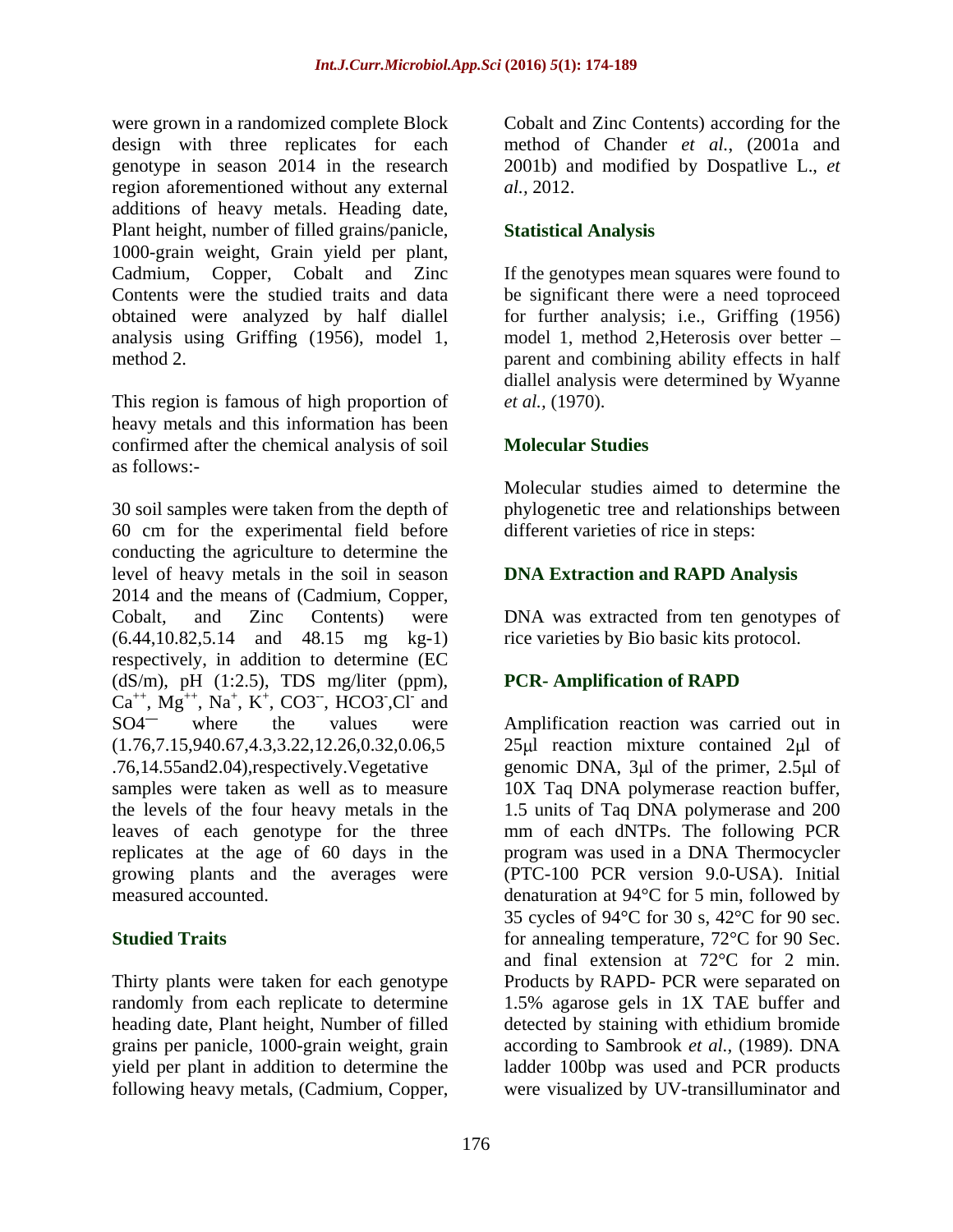photographed by gel documentation system, for heading date trait, while, the genotypes.,

The RAPD analysis was made for ten H3(Giza 179 X IR60) and H4 (GZ842312-9 results of half diallel analysis, heterosis over

Through the presentation of the most

4-5-1), (IR 75) and the crosses (Sakha 105) (IR 60) were the most importance genotypes in the varieties that have a permeability

Biometra - Bio Documentations, the (Sakha 105), (GZ842312-9-4-5-1),(IR 75), amplified bands were scored as (1) for (Giza 179 X IR 60) and (GZ842312-9-4-5 presence and (0) for the absence of all 1X IR 75) were shorter lived and fastest in studied rice according to gel analyzer the blooming flowers, so these genotypes protocol. can then be used inbreeding programs for **RAPD Analysis** resistance to heavy metals, toxic soil, A set of seven random 10-mer primers, and lack of impact on human health, so it is (Table 2) was used in the detection of one of the genotypes promising for the polymorphism among ten genotypes of rice. advancement of crop Egyptian rice, were the These primers were synthesized at RAPD- most genotypes for plant height because it PCR and carried out according to the was the shorter, can be able to carry a larger procedure given by Williams *et al.,* (1990) number of panicles, so is consider in high with minor modifications. The selected in early vield and can be selected in early the development of varieties of rice, earlier, salinity, water stress, high quality attributes and lack of impact on human health, so it is one of the genotypes promising for the generations.

genotypes of rice (six parents and four The genotypes., (Sakha 105),(GZ842312-9 crosses),where, (P1)(Sakha105),(P2)(Sakha 4-5-1), (IR 75),(Giza 179 X IR 60)and 106),(P3)(Giza 179),(P4) (GZ842312-9-4-5- (GZ842312-9-4-5-1X IR 75) for number of 1),(P5) (IR 75) and (P6) (IR 60) , in addition filled grains /panicle,1000-grain weight and to low crosses,H1(Sakha 105 X Sakha 106), grain yield / plant showed the higher mean H2(Sakha 106 X IR75) and high crosses, values and they were the most expressive for 4-5-1X IR 75) respectively, based on the compared to other genotypes, while the better-parent and combining ability effects. genotypes, (Sakha 106) and (Sakha 106) X **Results and Discussion Secure 2.1 and Secure 2.1 and Secure 2.1 and Secure 2.1 and Secure 2.1 and Secure 2.1 and Secure 2.1 and Secure 2.1 and Secure 2.1 and Secure 2.1 and Secure 2.1 and Secure 2.1 and Secure 2.1 and S** increasing yield and its components same observations were recorded for the (GZ842312-9-4-5-1) only for grain yield per plant, respectively.

**Mean Performance** The Section of the analysis of the following heavy important results in Table (3), we notice that genotypes, (GZ842312-9-4-5-1), (IR 75), there is considerable variation in the (Sakha 105) X (GZ842312-9-4-5-1),(Sakha response of parents and their F1 (crosses) 106) X (GZ842312-9-4-5-1), (Giza 179) X for heavy metals and this were clear from (IR 60) and (GZ842312-9-4-5-1) X (IR the display the table of means performance. 75),respectively. Were the highest for The genotypes., (Sakha 106),(GZ842312-9- the fourth traits in Table(3).According to the X (GZ842312-9-4-5-1), (Giza 179) X reflected the resistance of the varieties and  $(GZ842312-9-4-5-1)$ ,  $Giza 179$  X IR 60), their hybrids to the toxicity of these  $(GZ842312-9-4-5-1X$  IR 75) and  $(IR 75)$  X elements, the higher yield and quality were metals.,( Cadmium , Copper, Cobalt and zinc contents) we observed that the resistance the toxicity of heavy metals for quantitative analysis of heavy metals, which their hybrids to the toxicity of these elements, the higher yield and quality were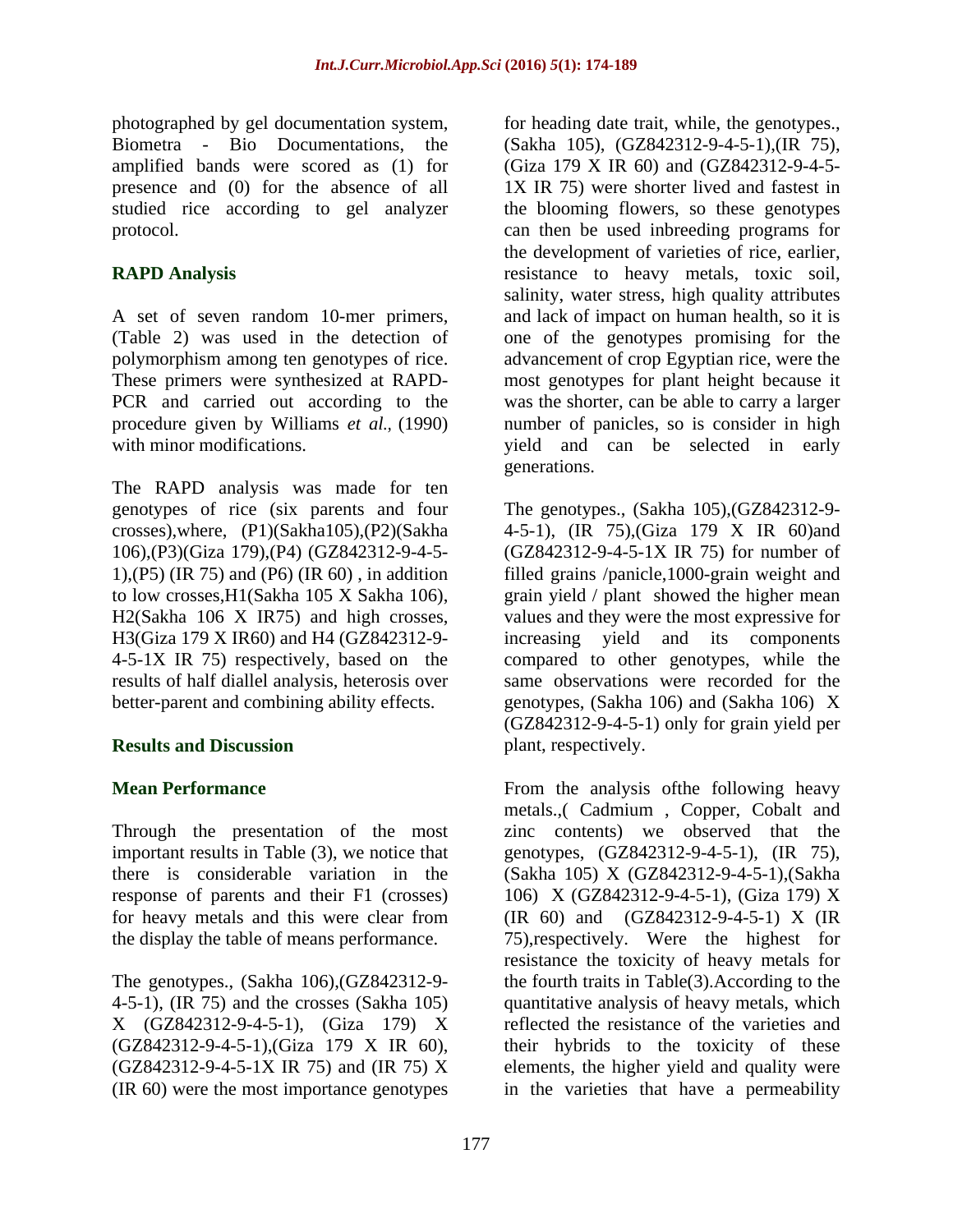optional sensitive, accurate and great ability under normal and drought conditions and to determine the exactly need for a plant of recorded that these traits were found to be this element, which is of course the needs of highly significant for ANOVA analysis and low and this genotypes which containing GCA/SCA ratio was found to be greater low percentages of these the four heavy metals are considering the most resistant to yield per plant, while the result obtained the toxicity of heavy metals. Finally the best here it washigher than the unit for the grain crosses which were higher of quality, yield of seeds and resistance to the toxicity of heavy metals were (Giza 179) X (IR 60) and (GZ842312-9-4-5-1) X (IR 75)

Mean squares of half diallel analysis for all (GZ842312-9-4-5-1), (Sakha 106) X traits studied are showed in Table (4). The (GZ842312-9-4-5-1), (Giza 179) X results revealed that mean squares of all (GZ842312-9-4-5-1), (Giza 179) X (IR75), genotypes of rice were found to be highly  $(Giza 179) X (IR60)$ ,  $(GZ842312-9-4-5-1) X$ significant for all traits studied in half diallel (IR75) and (IR75) X (IR60) for heading date analysis, indicating overall differences and plant height traits and the crosses, among these populations. Both general and (Sakha 105) X (IR75) and (GZ842312-9-4 specific combining ability variances were 5-1) X (IR 60) only for plant height in table found to be highly significant for all characters which means, the importance of 105) X (GZ842312-9-4-5-1) , (Sakha 105) X both additive and non-additive genetic (IR75), (Sakha 106) X (Giza 179), (Sakha variances in determining the performance of 106) X (GZ842312-9-4-5-1),(Sakha 106) X yield components, heavy metals traits and (IR60), (Giza 179) X (GZ842312-9-4-5-1), GCA/SCA ratio were used to clarify the  $(Giza 179) X (IR75)$ ,  $(Giza 179) X (IR60)$ , nature of the gene action involved.  $(GZ842312-9-4-5-1)$  X (IR75) and (IR75) X GCA/SCA ratio was found to be greater (IR60) showed highly significant and than unity for all traits studied except heavy positive of heterosis over better-parent for metals traits, which were less than the unity, Number of filled grains /panicle trait, while respectively, indicates that additive and the crosses, (Sakha 105) X (Giza 179), additive x additive types of gene action were (Sakha 105) X (IR75), (Sakha 106) X (Giza greater importance in the inheritance of 179), (Sakha 106) X (Giza 179), (Sakha these traits. Therefore it could be concluded 106) X (IR60), (Giza 179) X (IR75), (Giza that selection procedures based on the 179) X (IR60),(GZ842312-9-4-5-1) X accumulation of additive effects, and would (IR75) and (IR75) X (IR60) recorded highly be successful in improving these characters, significant and positive of heterosis over In addition to the development of promising better-parent for 1000-grain weight trait, strains of rice have the ability to tolerance high levels of heavy metals. These findings were in agreement with those reported by El-Said (2007), where he studied plant significant and positive of heterosis over height, heading date, grain yield, 1000-grain weight and number of filled grains/panicle

than unity for 1000-grain weight and grain yield per plant only.

## **Heterosis Over Better - Parent**

**Variation and Interaction** of heterosis over better -parent were Significant and highly significant negative observed in the crosses, (Sakha 105) X (GZ842312-9-4-5-1), (Sakha 106) X (GZ842312-9-4-5-1), (Giza 179) X (GZ842312-9-4-5-1), (Giza 179) <sup>X</sup> (IR75), (Giza 179) <sup>X</sup> (IR60),(GZ842312-9-4-5-1) <sup>X</sup> (5),On the other hand the crosses, (Sakha respectively in the same table.

> For grain yield / plant trait, highly better-parent were observed in the crosses, (Sakha 105)X (GZ842312-9-4-5-1), (Sakha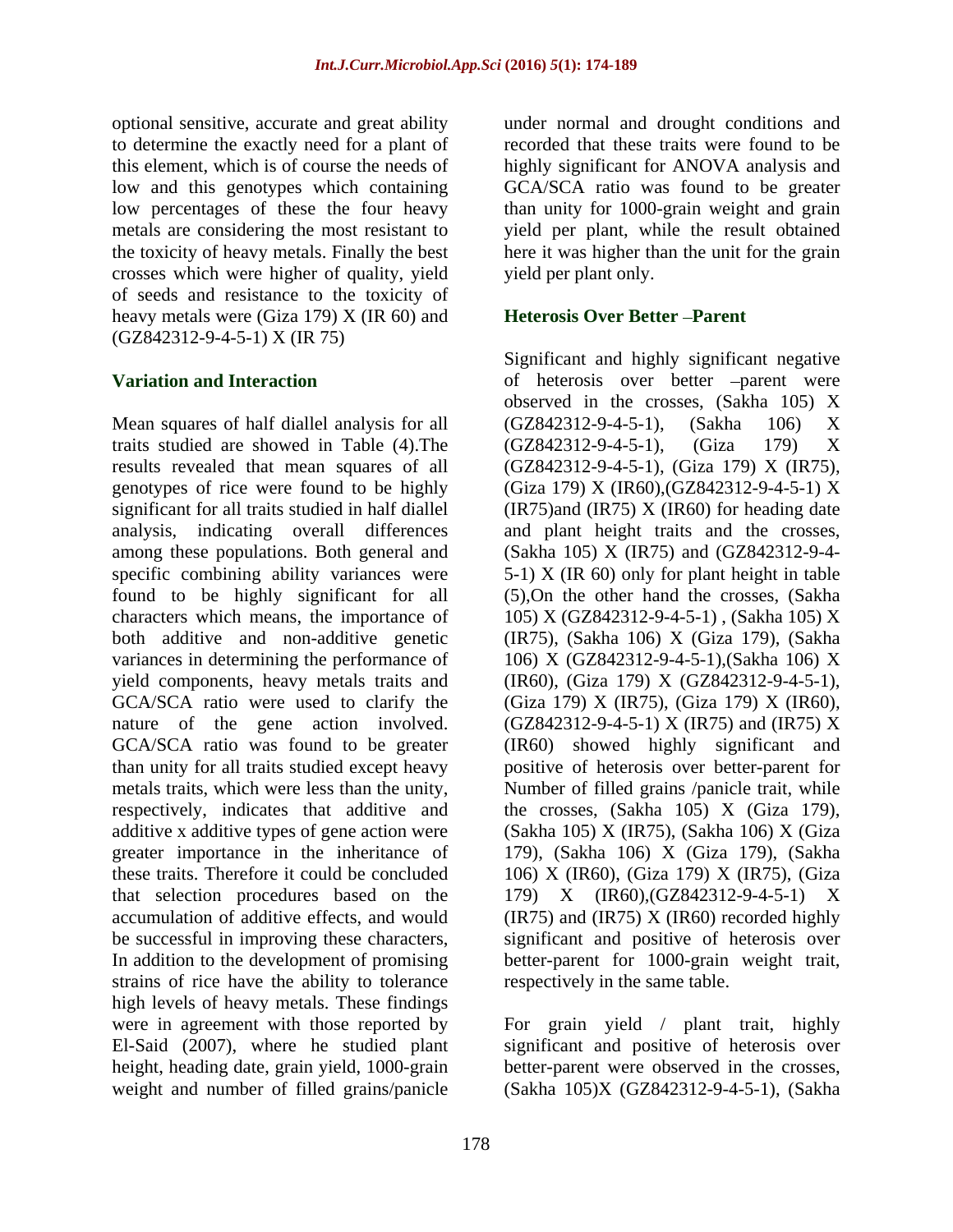106) X (GZ842312-9-4-5-1), (Giza 179) X

On the other hand, the previous results in negative direction for these traits of heavy tester analysis and observed that all

parent had given a strong ability for specific yield components and also decreasing of the strength and the biggest ability for of it.(Dominance, dominance X dominance and additive X dominance) types of gene action **Specific Combining Ability Effects**

(IR60) and (GZ842312-9-4-5-1) X (IR75) respectively, while, these the two parents respectively in table (5). showed highly significant positively of Table 5, showed that the traits Cadmium, and grain yield in addition to the parent Copper, Cobalt and zinc contents not (Sakha 106) only for grain yield, achieved any significant negative values of respectively, which indicated that the heterosis over better-parents on the basis of importance of additive and additive X remember that the hybrid vigor of them additive types of gene action played an improved and the image of it was in the importance role in the inheritance of these metals, except the cross, (Giza179) X (IR60) generations will be effective in addition to only which was highly significant and these parents proving to be good combiners negative of heterosis over better-parent for for these traits to resistance of heavy metals all heavy metals traits. These findings were in soil, high crop production and recipes in agreement with those reported byEl- achieve premium quality at the local and Mowafi and AbouShosha (2003) ,where global level. So, that is the most genetic they studied heterosis for vegetative and components in the importance and relevance grain yield components characters using of this analysis was additive and additive X four cytoplasmic male sterile rice lines and additive types of gene action which has three Egyptian testers (restorers) in a line x great strategic importance for the inheritance characters except 1000-grain weight trait proportion records(Pedigree) for these showed positive standard heterosis for all parents and followed during hybridization the twelve hybrid combinations. processes (half diallel system) of reciprocal There is no doubt that heterosis over better- strains, high yield and quality of seeds, combining ability effects for increasing of metals and this is not only on the basis of the content of heavy metals traits depending on physiological system to prevent Into force of the degree of sovereignty and the interaction high levels of heavy metals, prevent toxicity hfo,  $\sqrt{(7.494331 \times 394 \times 451})$ ,  $\sqrt{(7.694 \times 1034 \times 151})$ ,  $\sqrt{(7.694 \times 1034 \times 1034 \times 1034 \times 1034 \times 1034 \times 1034 \times 1034 \times 1034 \times 1034 \times 1034 \times 1034 \times 1034 \times 1034 \times 1034 \times 1034 \times 1034 \times 1034 \times 1034 \times 1034 \times 1034 \times 1034 \times 103$ general combining ability effects for number of filled grains /panicle, 1000-grain weight and the selection for it in early of these traits, On the basis of record access to production high purity of the resistance to abiotic stress such as heavy strength and the biggest ability and its impact of Egyptian human health.

**Combining Ability Effects** The genotypes, (Sakha 106) X (GZ842312-**General Combining Ability Effects** X (GZ842312-9-4-5-1), (Giza 179) x (IR The results in table(6) revealed that the and plant height traits and (Sakha 105) X parents, (GZ842312-9-4-5-1) and (IR75) (GZ842312-9-4-5-1) for heading date trait achieved highly significant and negatively only and (Sakha 105) X (IR75) for plant of general combining ability effects for height trait only, respectively, showed 9-4-5-1) , (Sakha 106) X (IR 75), (Giza 179) 75) and (IR 75)  $X$  (IR 60) for heading date highly significant and negative of specific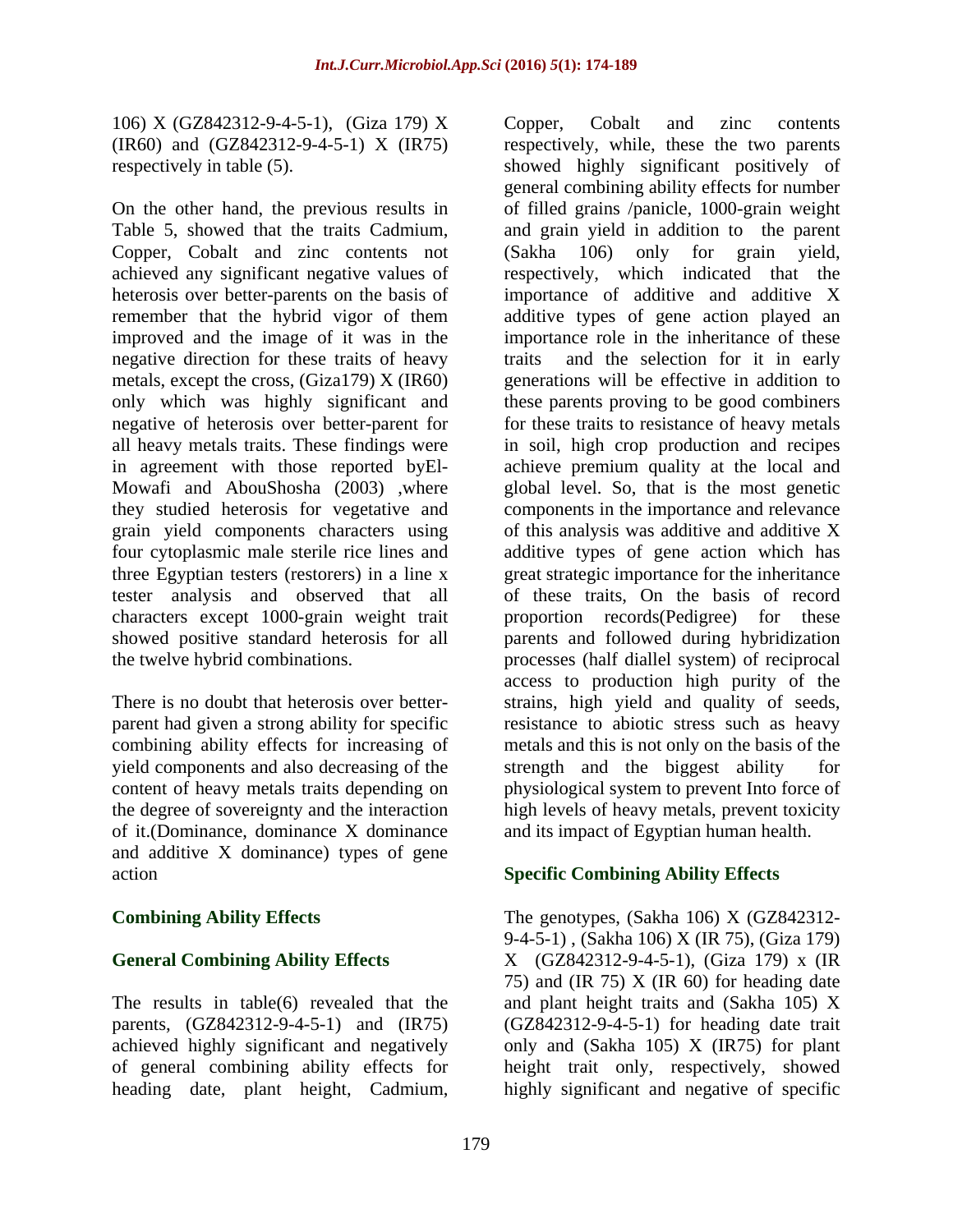genotypes, (Sakha 105) X (GZ842312-9-4- gene interaction played a large role in the 5-1), (Sakha 105) X (IR75), (Sakha 106) X (GZ842312-9-4-5-1), (Sakha 106) X (IR and had avital role to compare between 75), (Sakha 106) X (IR 60), (GZ842312-9-4- crosses about highly yield and the least in 5-1) X (IR75) and (IR75) X (IR60) for the contents of heavy metals, thus can number of filled grains /panicle and 1000- follow these crosses by continuing in grain weight and (Giza 179) X (IR75) and agriculture and selection alternately to reach (Giza 179) X (IR60) for number of filled of these lines of rice to fixed genetically on grains /panicle only and (Sakha 105) X (Giza 179) and (Sakha 106) x (Giza 179) for toxicity of heavy metals and is also resistant 1000-grain weight only , revealed significant to soil salinity. and highly significant positive of specific crosses (Giza 179) X (IR75) for cadmium the following genotypes, (Sakha 105) X (GZ842312-9-4-5-1), (Sakha 105) X (IR75), (Sakha 106) X (GZ842312-9-4-5-1), (Giza 179) X (GZ842312-9-4-5-1) for cobalt and zinc content and the genotypes, (Sakha 105) **Gel analysis**: RAPD data analysis the X (IR60) for cobalt contents only and the fragments were recorded in presence and crosses, (Sakha 105) X (Sakha 106) and (IR absence of fragments on gel photographs 75) X (IR60) for zinc contents only were showed significant and highly significant negative of specific combining ability Using RAPD-PCR technique of seven effects, respectively. Which explains that the dominance. dominance X dominance.

combining ability effects, while, the additive X dominance and epistasis types of inheritance of these traitsin early generations the local scale which resistance to the to soil salinity.

combining ability effects, respectively. On These results were in agreement with those the other hand the genotypes, (Sakha 105) X reported by El-Mowafi and Abou Shousha (GZ842312-9-4-5-1), (Sakha 105) X (IR75), (2003), Fahmi *et al.,* (2004), Ghosh *et al.,* (Sakha 106) X (GZ842312-9-4-5-1) and (2012), Latha *et al.,* (2013), Raju ( *et* (Sakha 106) X (IR 75) showed significant *al.,*2014) and Hasan *et al.,* (2015)where all and highly significant positive of specific characters studied were highly significant combining ability effects for grain yield, and positive of specific combining ability respectively ,in table (7) and the other the effects, while, disagree with them in that results indicated that, the crosses, (Sakha heading date and plant height traits were 105) X (GZ842312-9-4-5-1), (Sakha 105) X negatively and highly significant of specific (IR75), (Sakha 106) X (GZ842312-9-4-5-1) combining ability effects in the present and (Sakha 106) X (IR 75) , (Giza 179) X study on the contrary to the results of the (GZ842312-9-4-5-1) and (IR75) X (IR60) other papers, in addition to these papers do for Cadmium and copper contents , the not study the level of heavy metals in the content only and (GZ842312-9-4-5-1) X specific combining ability effects for yield (IR60) for copper content only too, showed and its components was on the based of the significant and highly significant negative of traditional appreciation for the genetic basis specific combining ability effects and determining genetic mechanisms ,respectively and if we discussed thoroughly responsible for increasing the yield and its in the rest of the results in Table (7), we find components and under normal conditions leaves of rice, While, their interpretation of and determining genetic mechanisms only without study for any stress

## **Molecular Studies**

figure  $(1 \text{ a}, \text{ b}, \text{ c}, \text{ d}, \text{ e}, \text{ f} \text{ and } \text{ g})$ .

dominance, dominance X dominance, them were polymorphic bands with 74.51%primers revealed 51 fragments, where 38 of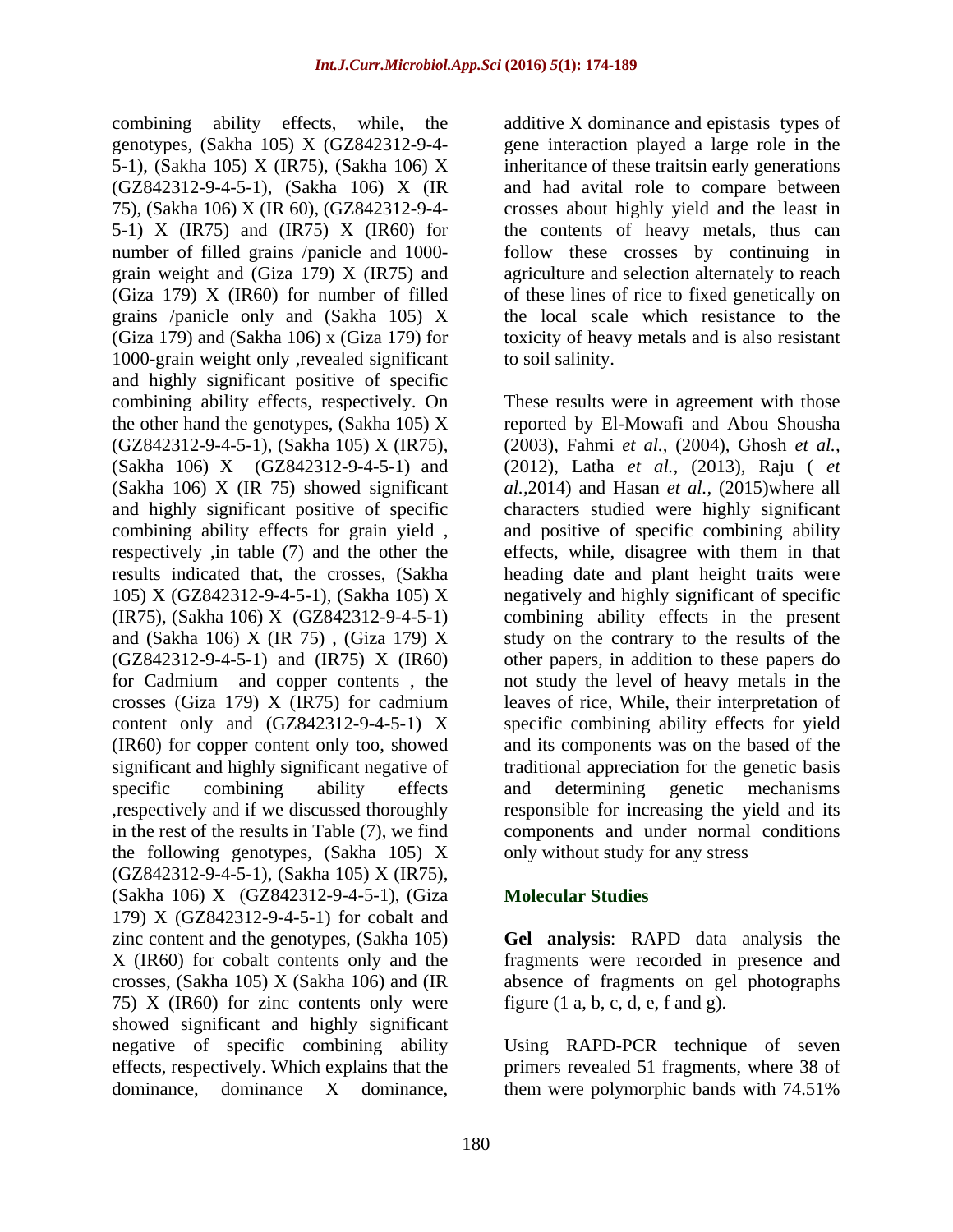polymorphism and 13 were monomorphic range between 160 to 2344bp. The seven primers give average of 7.28 bands/ primer,

Two of them were monomorphic and six to 1020bp. were polymorphic with percentage 75% polymorphism and range size of bands was

bands with 25.49%. The band size was third one detected eight variable bands with 558 to 1149bp Fig. 1b and Table (8),and the polymorphism 87.5 Fig. 1c and Table (8).

as show in Figure 1and Table (8). While, primer (OPB-07) gives seven The primer (OPA-02) revealed eight bands. 71.428% of polymorphism ranged from 160 fragments, five were polymorphic with to1020bp.

polymorphism Fig. 1a and Table (8). Primer Primes OPB-10, OPO-10 and OPO-13 (OPA-04) showed six amplicons four of six revealed 6, 6 and 10 bands respectively, were polymorphic with 66.667% with polymorphism 50, 83.3and 80%, respectively.

| Genotypes               | The pedigree                     | Reaction for |
|-------------------------|----------------------------------|--------------|
|                         |                                  | Heavy metals |
| P1(Sakha 105)           | Giza 176/Gz-4-8-9-1              | Susceptible  |
| P2(Sakha 106)           | GZ 4523-6-7-3-2/IR-2-6-2-1       | Susceptible  |
| P3 $(Giza 179)$         | $SK-3-1-8-3/Gz123-6-4-1/TA14$    | Moderate     |
| $P4 (GZ842312-9-4-5-1)$ | Giza172/IR-3-4-7-1/IR3-5-2-31-8  | Susceptible  |
| P5 (IR 75)              | GZ-45-3-9-5-4-3-2-1/GZ456-8-4-1  | Tolerance    |
| P6 (IR 60)              | IRAT 16-3-7-8-5-2-1/GZ23-5-6-3-1 | Tolerance    |

## **Table.1** The Pedigree and Reaction for Heavy Metals in the Genotypes of Rice

## **Table.2** Code and Sequences of Seven RAPD Primers

| Number code | Sequence $(5^{\sim} \rightarrow 3^{\sim})$ | Primer code |
|-------------|--------------------------------------------|-------------|
|             | <b>CAGGCCCTTC</b>                          | OPA-02      |
|             | <b>AATCGGGCTG</b>                          | OPA-04      |
|             | GAAACGGGTG                                 | OPA-07      |
|             | <b>GGTGACGCAG</b>                          | OPB-07      |
|             | <b>CTGCTGGGAC</b>                          | $OPB-10$    |
|             | <b>TCAGAGCGCC</b>                          | $OPO-10$    |
|             | <b>GTCAGAGTCC</b>                          | $OPO-13$    |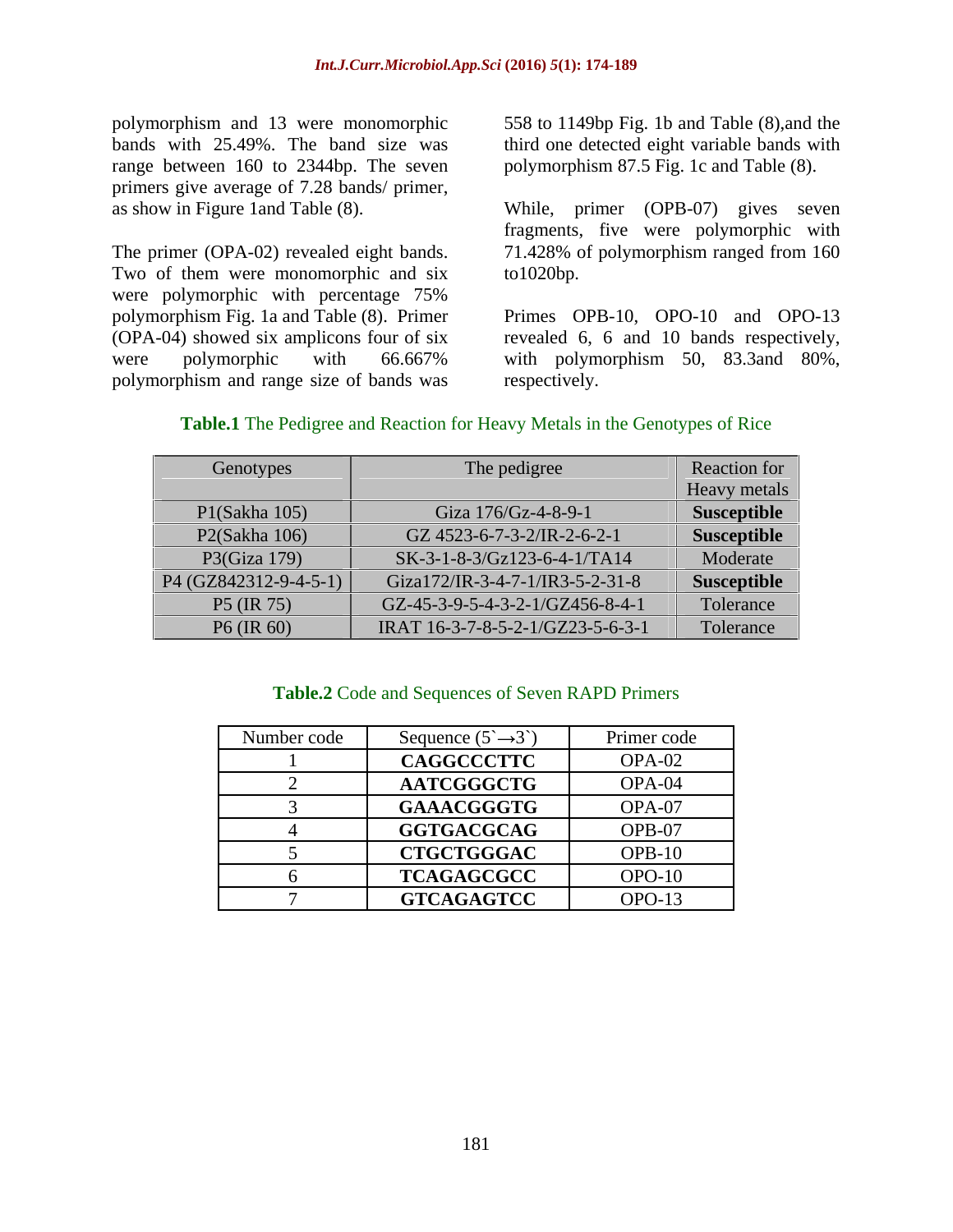| Genotypes                      | <b>Heading</b><br>date | <b>Plant</b><br>height | Number of<br>filled grains<br>/panicle | 1000-grain<br>weight | Grain<br>yield | Cadmium<br>Co | Copper Co   Cobalt Co |      | <b>Zinc Co</b> |
|--------------------------------|------------------------|------------------------|----------------------------------------|----------------------|----------------|---------------|-----------------------|------|----------------|
| P1(Sakha105)                   | 102.00                 | 95.00                  | 152.23                                 | 27.00                | 41.00          | 2.88          | 3.80                  | 1.20 | 32.07          |
| P2(Sakha106)                   | 93.00                  | 101.33                 | 132.00                                 | 22.33                | 54.00          | 2.53          | 5.85                  | 0.73 | 24.00          |
| <b>P3(Giza179)</b>             | 107.00                 | 111.00                 | 141.00                                 | 26.33                | 35.67          | 3.80          | 3.77                  | 1.23 | 16.67          |
| P4(GZ842312-9-<br>$4 - 5 - 1$  | 91.00                  | 96.00                  | 176.00                                 | 36.00                | 61.00          | 0.54          | 0.94                  | 0.24 | 10.33          |
| <b>P5(IR75)</b>                | 94.33                  | 102.67                 | 189.00                                 | 35.33                | 66.00          | 0.40          | 0.81                  | 0.05 | 8.59           |
| <b>P6(IR60)</b>                | 98.67                  | 111.33                 | 123.33                                 | 20.67                | 27.00          | 2.32          | 5.89                  | 0.81 | 23.00          |
| <b>P1 X P2</b>                 | 115.00                 | 120.00                 | 109.00                                 | 19.00                | 21.00          | 5.03          | 6.57                  | 2.53 | 37.00          |
| <b>P1 X P3</b>                 | 108.00                 | 111.33                 | 137.00                                 | 31.00                | 32.00          | 3.70          | 5.33                  | 1.95 | 31.20          |
| <b>P1 X P4</b>                 | 87.33                  | 90.00                  | 204.67                                 | 37.50                | 64.50          | 0.22          | 0.77                  | 0.14 | 10.39          |
| <b>P1 X P5</b>                 | 96.00                  | 90.67                  | 196.00                                 | 38.50                | 56.67          | 0.42          | 0.64                  | 0.12 | 10.75          |
| <b>P1 X P6</b>                 | 114.00                 | 118.00                 | 116.33                                 | 19.50                | 21.67          | 3.22          | 4.50                  | 0.94 | 31.57          |
| <b>P2 X P3</b>                 | 111.00                 | 115.00                 | 146.00                                 | 30.83                | 41.33          | 4.17          | 4.86                  | 1.59 | 21.00          |
| <b>P2 X P4</b>                 | 88.00                  | 90.00                  | 183.00                                 | 38.00                | 64.83          | 0.17          | 0.63                  | 0.33 | 8.45           |
| <b>P2 X P5</b>                 | 117.00                 | 122.00                 | 107.00                                 | 18.33                | 20.00          | 4.29          | 7.59                  | 2.26 | 40.96          |
| P <sub>2</sub> X <sub>P6</sub> | 107.00                 | 118.00                 | 137.00                                 | 28.00                | 24.83          | 3.04          | 5.23                  | 1.60 | 22.67          |
| <b>P3 X P4</b>                 | 86.00                  | 91.00                  | 209.00                                 | 33.00                | 45.00          | 0.42          | 0.98                  | 0.04 | 8.87           |
| <b>P3 X P5</b>                 | 91.00                  | 100.00                 | 196.00                                 | 40.00                | 52.83          | 0.19          | 1.19                  | 0.41 | 12.17          |
| <b>P3X P6</b>                  | 84.00                  | 88.00                  | 246.00                                 | 41.83                | 79.50          | 0.04          | 0.21                  | 0.02 | 7.63           |
| <b>P4 X P5</b>                 | 85.33                  | 87.00                  | 240.00                                 | 44.00                | 69.00          | 0.03          | 0.31                  | 0.07 | 6.49           |
| <b>P4 X P6</b>                 | 105.00                 | 89.67                  | 113.67                                 | 26.00                | 39.00          | 3.53          | 0.67                  | 1.59 | 21.67          |
| <b>P5 X P6</b>                 | 90.00                  | 100.00                 | 227.00                                 | 39.00                | 41.67          | 0.20          | 0.73                  | 0.38 | 8.67           |
| <b>LSD 0.05</b>                | 1.94                   | 1.97                   | 2.51                                   | 2.27                 | 2.09           | 0.74          | 0.79                  | 0.36 | 4.75           |
| 0.01                           | 2.60                   | 2.64                   | 3.36                                   | 3.03                 | 2.80           | 0.99          | 1.06                  | 0.48 | 6.36           |
|                                |                        |                        |                                        |                      |                |               |                       |      |                |

# **Table.3** Means of Parents and their F1 Crosses for all Studied Traits in Rice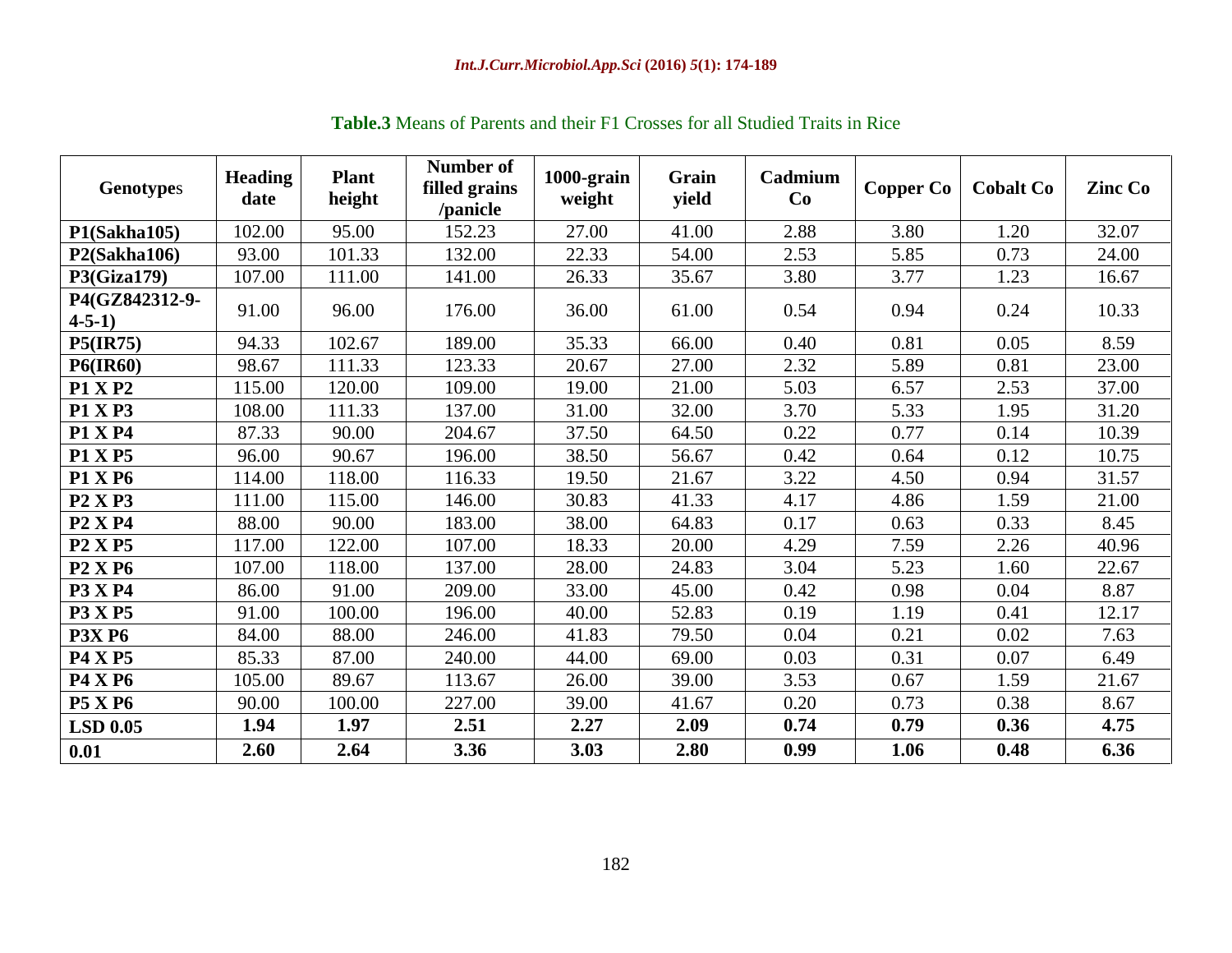### *Int.J.Curr.Microbiol.App.Sci* **(2016)** *5***(1): 174-189**

|                     |                |          |                            |                        | __           |          |          |                    |                     |                |
|---------------------|----------------|----------|----------------------------|------------------------|--------------|----------|----------|--------------------|---------------------|----------------|
| S.O.V               | D.F            | Heading  | Plan                       | <b>Number of fille</b> | 1000-grai    | Grain    | Cadmium  | Copper             | Cobal               | Zinc           |
|                     |                | date     | height                     | grains<br>/panicle     | weight       | yield    | Content  | <b>Content</b>     | Conten <sup>*</sup> | <b>Content</b> |
| <b>Replications</b> |                | 1.64     | $\Lambda$ $\Omega$<br>$+0$ |                        | 1.J <i>.</i> | ، ب      | 0.17     | 0.16               | U.UO                | 16.31          |
| <b>Genotypes</b>    | $\Delta$<br>4V | 282.92** | 336.89**                   | 3941.22**              | 199.03**     | 875.13** | $7.60**$ | $16.01**$          | $30**$              | 241.26**       |
| <b>GCA</b>          |                | 215.39** | 268.94**                   | 3134.77**              | 176.88**     | 929.64*  | $6.94**$ | $16.20**$<br>10.27 | $1.00**$            | 220.92**       |
| <b>SCA</b>          | 15             | 53.95**  | $60.08**$                  | 706.73**               | 29.50**      | 79.07**  | $1.06**$ | $1.68**$           | $0.25**$            | 33.58**        |
| Error               |                | 1.39     |                            | ∟ن ک                   | 1.89         | 1.VI     | 0.20     | 0.23               | U.UJ                | 0.JU           |
| <b>GCA/SCA</b>      |                | 0.50     | በ 56<br>$\mathbf{v} \,$    | 0.55                   | 0.76         |          | 0.86     | 1.26               | 0.53                | 0.88           |

## **Table.4** Mean Squares of Different Genotypes of Rice for all Traits Studied

\*and \*\* indicate significant at 0.05 and 0.01 levels of probability, respectively

# Table.5 Estimates of Heterosis over Better - Parent (B.P) of F1 Rice Crosses for all Studied Traits

| Crosses       | Heading date   Plant height |            | Number of filled<br>grains/panicle | 1000-grain<br>weight |            | Grain yield   Cadmium Co | Copper Co | Cobalt Co  | Zinc Co    |
|---------------|-----------------------------|------------|------------------------------------|----------------------|------------|--------------------------|-----------|------------|------------|
| $P_1x p_2$    | $23.65**$                   | $26.31**$  | $-28.39**$                         | $-29.63**$           | $-61.11**$ | 98.81**                  | 72.89**   | 246.57**   | 54.16**    |
| $P_1x p_3$    | 5.88**                      | $17.18**$  | $-10.01**$                         | $14.81**$            | $-21.95**$ | 28.47*                   | 41.38**   | $62.50**$  | $87.16**$  |
| $P_1x p_4$    | $-4.03**$                   | $-5.26**$  | $16.29**$                          | 4.17                 | $5.74**$   | $-59.25$                 | $-18.08$  | $-41.66$   | 0.58       |
| $P_1x p_5$    | 1.77                        | $-4.55**$  | $3.70**$                           | $8.96**$             | $-14.14**$ | 5.0                      | $-20.98$  | 140.0      | 25.14      |
| $P_1x p_6$    | 15.54**                     | $24.21**$  | $-23.58**$                         | $-27.78**$           | $-47.15**$ | 38.79*                   | 18.42     | 16.04      | $37.26**$  |
| $P_{2}xp_{3}$ | 19.35**                     | 13.49**    | $3.55**$                           | 17.09**              | $-23.46**$ | $64.82**$                | 28.91**   | 117.80**   | 25.97      |
| $P_{2}xp_{4}$ | $-3.30**$                   | $-6.25**$  | $3.98**$                           | 5.56                 | $6.28**$   | $-68.51$                 | $-32.97$  | 37.50      | $-18.19$   |
| $P_{2}xp_{5}$ | 25.80**                     | 20.39**    | $-43.38**$                         | $-48.11**$           | $-69.69**$ | 972.5**                  | 837.03**  | 4420.0**   | 376.83**   |
| $P_{2}xp_{6}$ | 15.05**                     | $16.45**$  | $3.79**$                           | $25.37**$            | $-54.01**$ | $31.03*$                 | $-10.60$  | 119.18**   | $-1.43$    |
| $P_{3}xp_{4}$ | $-5.49**$                   | $-5.20**$  | $18.75**$                          | $-8.33*$             | $-26.23**$ | $-22.22$                 | 4.25      | $-83.33$   | $-14.13$   |
| $P_{3}xp_{5}$ | $-3.53**$                   | $-2.60**$  | $3.70**$                           | 13.21**              | $-19.95**$ | $-52.50$                 | 46.91**   | 720.00*    | 41.67      |
| $P_{3}xp_{6}$ | $-14.86**$                  | $-20.72**$ | 99.46**                            | 58.86**              | 122.87**   | $-98.27**$               | -94.42**  | $-97.53**$ | $-54.22**$ |
| $P_4xp_5$     | $-6.23**$                   | $-9.37**$  | 26.98**                            | $22.22**$            | $4.54**$   | $-92.50$                 | $-61.72$  | 40.0       | $-24.44$   |
| $P_{4}xp_{6}$ | 15.38**                     | $-6.59**$  | $-35.42**$                         | $-27.78**$           | $-36.07**$ | 553.70**                 | $-28.72$  | 562.50**   | $109.77**$ |
| $P_{5}xp_{6}$ | $-4.59**$                   | $-2.60**$  | $20.11**$                          | $10.38**$            | $-36.87**$ | $-50.00$                 | $-9.87$   | 660.00     | 0.93       |
| LSD 0.05      | 1.94                        | 1.97       | 2.51                               | 2.27                 | 2.09       | 0.74                     | 0.79      | 0.36       | 4.75       |
| 0.01          | 2.60                        | 2.64       | 3.36                               | 3.03                 | 2.80       | 0.99                     | 1.06      | 0.48       | 6.36       |

\*and \*\* indicate significant at 0.05 and 0.01 levels of probability, respectively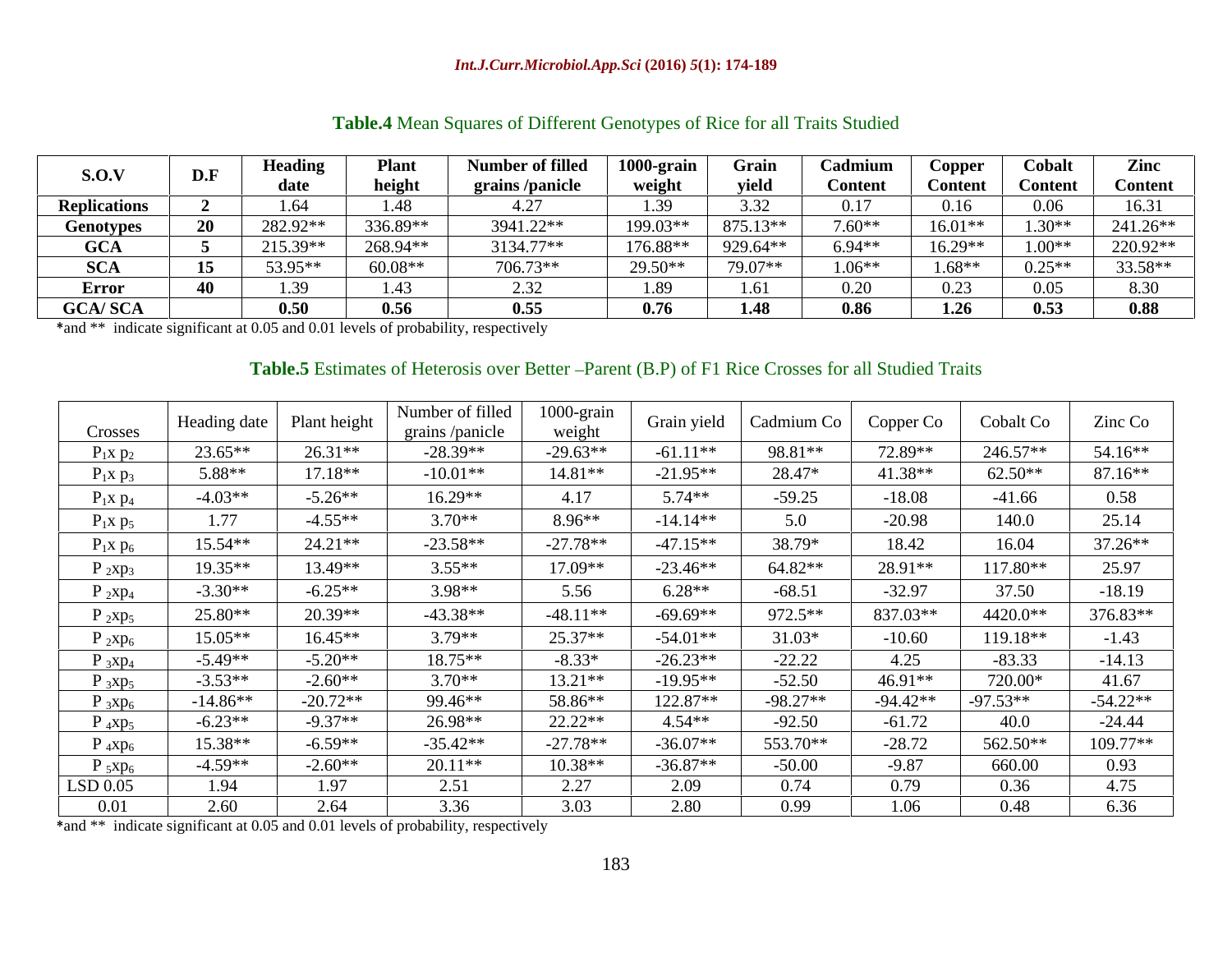|                      | <b>Heading</b> | Plan      | Number of filled       | $1000$ -grain | <b>Grain yield</b> | Cadmium   |                  | Cobalt Co                    | <b>Zinc Co</b> |
|----------------------|----------------|-----------|------------------------|---------------|--------------------|-----------|------------------|------------------------------|----------------|
| <b>Parents</b>       | date           | heigh     | <b>grains</b> /panicle | weigh         |                    |           | <b>Copper Co</b> |                              |                |
| <b>(Sakha 105)</b>   | $3.76**$       | 0.29      | $-8.66**$              | $-2.11**$     | $-4.83**$          | $0.42**$  | $0.71**$         | $0.16**$                     | $5.33**$       |
| (Sakha 106)          | $0.47*$        | $2.67**$  | $-12.22**$             | $-1.94**$     | $1.81**$           | $0.34**$  | $1.23**$         | $0.12**$                     |                |
| (Giza 179)           | $14.10*$       | 4.88**    | $-5.09*$               | $-1.51**$     | $-6.81**$          | $0.87**$  | $0.66**$         | $ 0.32** $                   | $1.85**$       |
| $(GZ842312-9-4-5-1)$ | $-6.94**$      | $-9.21**$ | $15.20**$              | $4.26**$      | $10.98**$          | $-0.94**$ | $-1.81**$        | $-0.36**$                    | $-5.73**$      |
| (IR 75)              | $-5.90**$      | $-4.04**$ | $32.03**$              | $7.01**$      | $13.33**$          | $-1.38**$ | $-1.83**$        | $-0.52**$                    | $-7.02**$      |
| $(\mathbf{IR} 60)$   | $14.51**$      | $6.00**$  | $-21.26**$             | $-5.72**$     | $-14.48**$         | $0.69**$  | $1.04**$         | $0.28**$                     | $4.85**$       |
| LSD 0.05             | 0.44           | 0.45      | 0.57                   | 0.52          | 0.48               | 0.17      | 0.18             | $\overline{\phantom{0}0.08}$ | 1.08           |
| LSD 0.01             | 0.59           | 0.60      | 0.77                   | 0.69          | 0.64               | 0.23      | 0.24             | 0.11                         | 1.45           |

## **Table.6** Estimates of General Combining Ability Effects of all Rice Parents for all Studied Characters

\*and \*\* indicate significant at 0.05 and 0.01 levels of probability, respectively

# **Table.7** Estimates of Specific Combining Ability Effects of F1 Crosses for all Studied Traits in Rice

| Crosses       | Heading   | Plant     | Number of filled grains | 1000-grain | Grain      | Cadmium   | Copper    | Cobalt    | Zinc      |
|---------------|-----------|-----------|-------------------------|------------|------------|-----------|-----------|-----------|-----------|
|               | date      | height    | /panicle                | weight     | yield      | Co        | Co -      |           | CO.       |
| $P_1x p_2$    | $8.16**$  | $10.15**$ | $-15.37**$              | $-7.86**$  | $-21.19**$ | 0.41      | $1.81**$  | $0.42**$  | $-3.10*$  |
| $P_1x p_3$    | $1.54*$   | $4.27**$  | $-14.50**$              | $3.71**$   | $-1.57*$   | $0.55*$   | $1.14**$  | $0.64**$  | 5.96**    |
| $P_1x p_4$    | $-8.09**$ | 2.98**    | 32.88**                 | 4.44**     | $13.14**$  | $-1.11**$ | $-0.95**$ | $-0.49**$ | $7.26**$  |
| $P_1x p_5$    | $-0.46$   | $-7.48**$ | $7.38**$                | $2.69**$   | $2.95**$   | $-0.47*$  | $-1.06**$ | $-0.35**$ | $-5.62**$ |
| $P_1x p_6$    | $7.12**$  | $9.82**$  | $-19.00**$              | $-3.59**$  | $-4.24**$  | 0.25      | $-0.07$   | $-0.32**$ | $3.33*$   |
| $P_{2}xp_{3}$ | $7.83**$  | $4.98**$  | $-1.94*$                | $3.37**$   | 1.12       | $1.09**$  | 0.14      | $0.33**$  | 0.38      |
| $P_{2}xp_{4}$ | $-4.13**$ | $-5.94**$ | $14.77**$               | $4.77**$   | $6.83**$   | $-1.09**$ | $-1.61**$ | $-0.26*$  | $-4.59**$ |
| $P_{2}xp_{5}$ | $-2.17**$ | $-3.10**$ | $14.94**$               | $4.35**$   | $10.64**$  | $-0.53*$  | $-1.63**$ | $-0.16$   | $-0.79$   |
| $P_{2}xp_{6}$ | $3.41**$  | $6.86**$  | $5.23**$                | $4.75**$   | $-7.71**$  | 0.14      | 0.14      | $0.37**$  | $-0.95$   |
| $P_{3}xp_{4}$ | $-9.76**$ | $-7.14**$ | $33.65**$               | $-0.67$    | $-4.38**$  | $-1.37**$ | $-0.69**$ | $-0.75**$ | $5.31**$  |
| $P_{3}xp_{5}$ | $-5.80**$ | $-3.31**$ | $3.81**$                | 3.58       | 1.10       | $-1.16**$ | $-0.46$   | $-0.21$   | $-0.72$   |
| $P_{3}xp_{6}$ | 5.79**    | $3.65**$  | $7.10**$                | $-6.86**$  | $-4.42**$  | $0.49*$   | $0.63*$   | $0.45**$  | 9.87**    |
| $P_4xp_5$     | 0.58      | $1.77**$  | $3.52**$                | $1.81*$    | $-0.53$    | $0.50*$   | $1.13**$  | $0.38**$  | $5.19**$  |
| $P_4xp_6$     | 8.83**    | $-9.60**$ | $-45.52**$              | $-3.46**$  | $-2.71**$  | $1.92**$  | $-1.38**$ | $0.84**$  | $4.49**$  |
| $P_{5}xp_{6}$ | $-7.21**$ | -4.44**   | 50.98**                 | $6.79**$   | $-2.40**$  | $-0.97**$ | $-1.30**$ | $-0.20$   | $7.22**$  |
| LSD 0.05      | 1.22      | L.∠4      | 1.57                    | 1.42       |            | 0.47      | 0.49      | 0.22      | 2.98      |
| $LSD$ 0.01    | 1.63      | .65       | 2.11                    | 1.90       |            | 0.62      | 0.66      | 0.30      | 3.99      |

\*and \*\* indicate significant at 0.05 and 0.01 levels of probability, respectively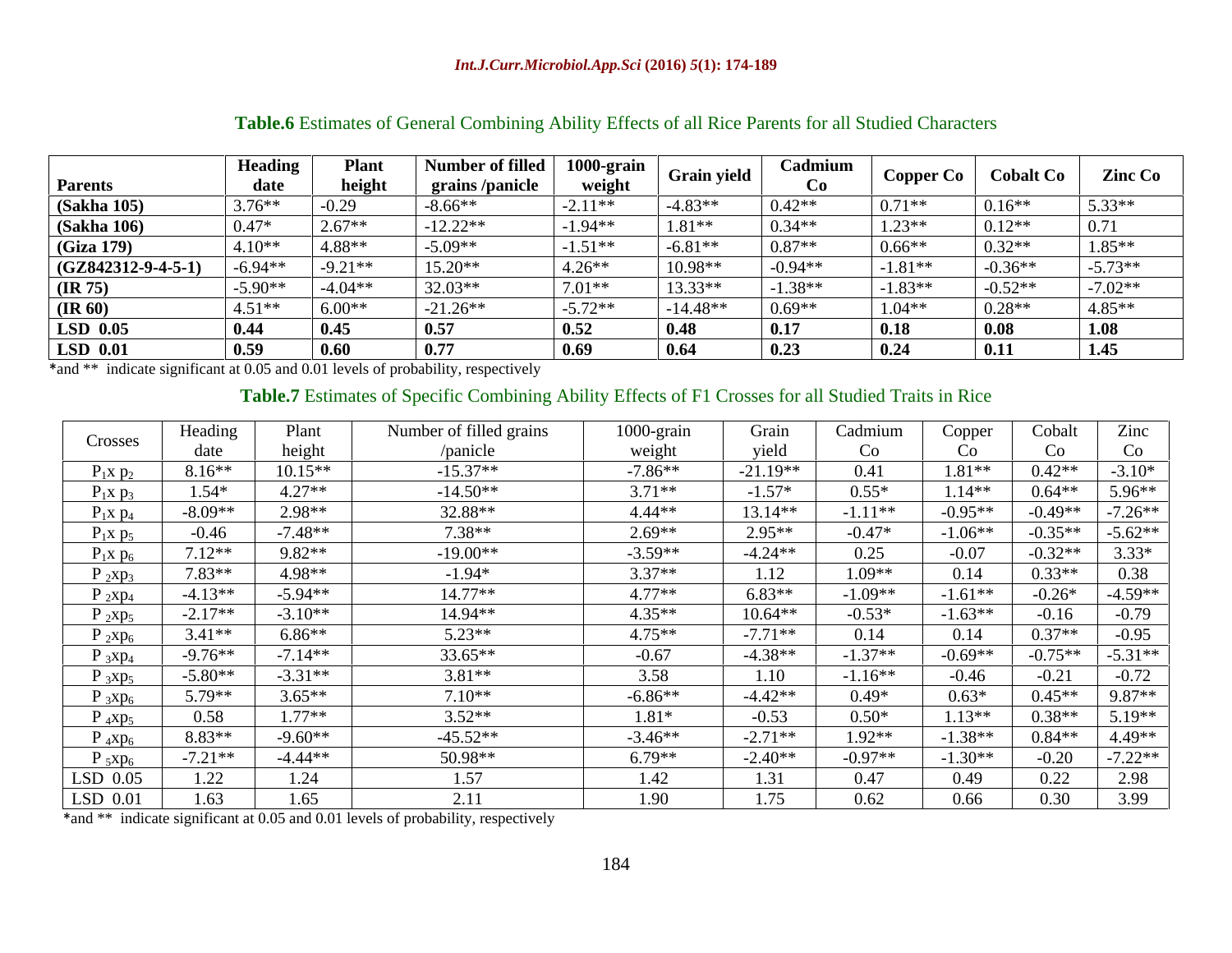| Primer code | Total bands | Monomorphic bands Polymorphic |            | Unique bands | polymorphism% | Range size of bands |
|-------------|-------------|-------------------------------|------------|--------------|---------------|---------------------|
|             |             |                               | band       |              |               |                     |
| OPA-02      |             |                               |            |              | 75%           | 168:932             |
| $OPA-04$    |             |                               |            |              | 66.6679       | 558:1149            |
| OPA-07      |             |                               |            |              | 87.5%         | 180:750             |
| $OPB-0$     |             |                               |            |              | 71.428%       | 160:1020            |
| $OPB-10$    |             |                               |            |              | 50%           | 184:869             |
| $OPO-10$    |             |                               |            |              | 83.333%       | 178:736             |
| $OPO-13$    |             |                               |            |              |               | 292:2344            |
| Total bands | $51(100\%)$ | 13(25.49%)                    | 30(58.82%) | 8(15.68%)    | 74.51%        | 160:2344            |

## **Table.8** Total Number, Monomorphic, Polymorphic of Bands and Percentage of Polymorphism as Revealed by Seven RAPD primers on Ten Genotypes of Rice

### **Table.9** Similarity Matrix between Two Groups (Six Parents p1:p6 and Four Hybrids H1:H4 of Rice Genotypes

| Case   |       |                  |       |                                | Matrix File Input |       |       |               |                |       |
|--------|-------|------------------|-------|--------------------------------|-------------------|-------|-------|---------------|----------------|-------|
|        |       | $\mathbf{D}$     |       |                                | D5                |       | H1    | $- - -$<br>H2 | H <sub>3</sub> | T T 4 |
|        | 1.000 |                  |       |                                |                   |       |       |               |                |       |
| $\sim$ | .761  | 1.000            |       |                                |                   |       |       |               |                |       |
|        | .924  | 1.000            | 1.000 |                                |                   |       |       |               |                |       |
|        | .299  | $\Omega$<br>.231 | .122  | 1.000                          |                   |       |       |               |                |       |
|        | 825   | .761             | .782  | .477                           | 1.000             |       |       |               |                |       |
|        | 430   | .674             | .411  | .365                           | .584              | 1.000 |       |               |                |       |
|        | 411   | .347             | .229  | .332                           | .584              | .122  | 1.000 |               |                |       |
| ┸┸┷    | .584  | .674             | .555  | .365                           | .738              | .332  | .299  | 1.000         |                |       |
|        | .584  | .373             | .411  | .000 <sup>1</sup>              | .430              | .332  | .122  | .174          | 1.000          |       |
|        | .782  | 723              | .877  | 122<br>$\perp$ $\perp$ $\perp$ | .924              | .555  | .229  | .411          | .700           | 1.000 |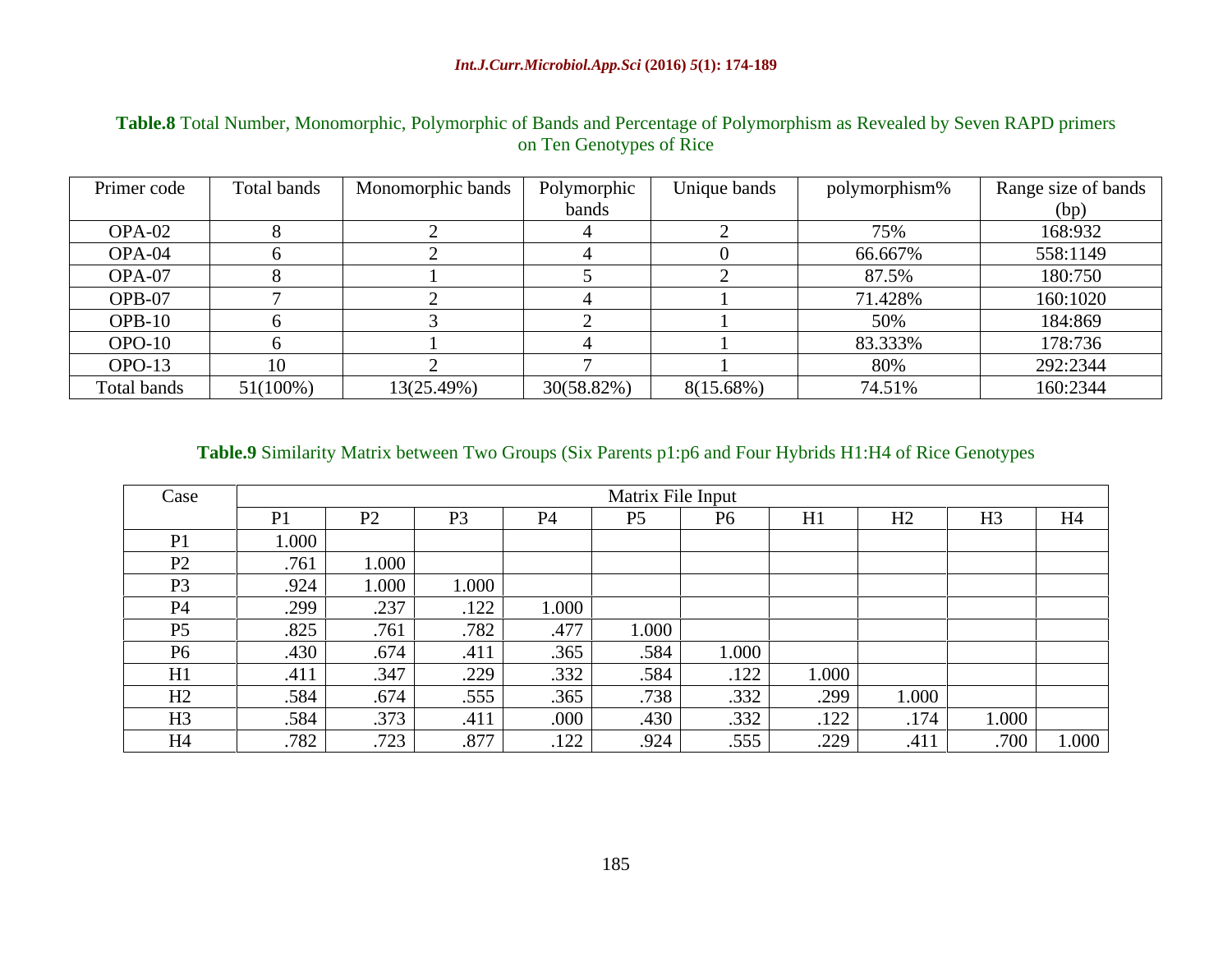### **Fig.1 a, b, c, d, e, f and g. RAPD- PCR Banding Patterns of Ten Rice Genotypes using Primers, OPA-02,OPA-04, OPA-07, OPB-07, OPB-10, OPO-10 and OPO-13. M = 1500bp: 100bp Ladder Marker**



**Fig.2** Dendrogram of the Genetic Distances among the Ten Rice Genotypes Based on RAPD Analysis

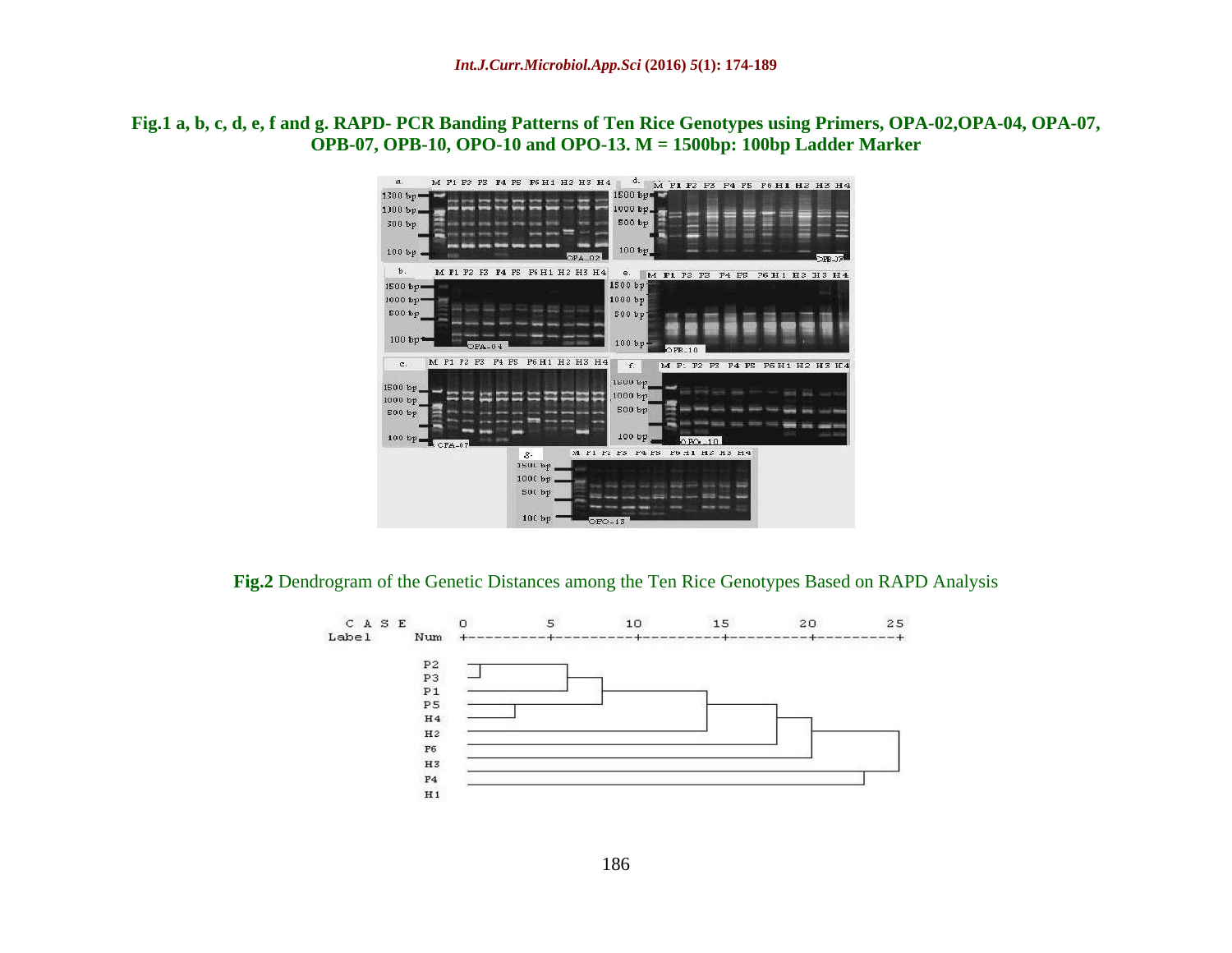**Proximity matrix analysis:-**revealed the (Chalmers *et al.*, 1992; Landry *et al.*, 1994; genetic relationships among all genotypes Porreca *et al*., 2001; Neeraja *et al*., 2002; were estimated in terms of similarity using Dice coefficient, these results showed in Fig. accessions varied from 0.122 to 0.924 with 2 and Table (9). RAPD markers used to an average value of 0.523. Similar levels of figure out the rice genotypes relationships by UPGMA of the dendrogram, and in the among various panels of rice genotypes Proximity matrix distinguished relationships under different analysis (Davierwala et al., between six parents and four hybrids, where 2000; Ren et al., 2003). However, relatively the similarity was 78.2% between P1 with higher similarity value (90%)with 25 to H4 (0.282).These relationships were also 77.5% (Raghunathachari *et al*., 2000) and shown in dendrogram using average linkage Panagal *et al*., (2010) carried out RAPD- (between groups), where P2 gives 72.3and PCR reactions by using 2 random primers, 67.4% similarities with H4 and H3 respectively. From one site P3 revealed high in four species of rice varieties ranging from similarity with H4 (87.7%) and middle ratio 1600bp to 300bp. While, in this study using with H2 (55.5%) and lowest ratio of seven primers determine 51 bands ranging similarities were between P3 with the two hybrids H3 and H1 by 41.1 and 22.9 %, respectively. On the other site P4 showed In conclusion, from this investigation it was the lowest similarity with the four hybrids, observed that the genotypes,(Sakha 106), and P5 gave the high values of similarity (GZ842312-9-4-5-1),(IR 75), ( (Giza 179 X 92.4 % with H4 and 73.3% with H2, while IR 60) and (GZ842312-9-4-5-1X IR 75) P6 give 55.5% with H4 and the lowest were the best regarding to higher yielding values of similarity was between P6 with tolerant to the accumulation of heavy metals other hybrids. The results may throw the lights on the possibility of using four parents results of general and specific combining (P1, P2, P3 and P5) in the upcoming ability effects showed that the use of these breeding programs, and impossibility of using P4 and P6 in breeding programs of useful process to obtain the stable genetic

**Genetic similarity:** The RAPD data matrix divided to clusters the first one included p2, p3, p1, p5 H4, H2, p6 and H3 respectively, while, the last cluster include only p4 and **References** H1 from the far to the nearest in genetic

Uses of RAPDs as a tool to study the genetic diversity and relationships among different cultivars have previously been reported

Rabbani *et al*., 2008).Similarity index for diversity have been reported previously under different analysis (Davierwala *et al*., 2000; Ren *et al*., 2003). However, relatively and total 27 scrabble bands were determined from 2344bp to 160bp.

rice. lines which are tolerant to the toxicity of (Table 9) was utilized to estimate the genetic analysis supported the genetic relationships similarity among the genotypes. Genetic among the ten rice genotypes as modern similarity ranged from 0.924 to 0.122 across breeding approaches, and it could be all genotypes. The mean value of genetic successfully used to improve the tolerance similarity was 0.523. The phylogenetic tree of heavy metals toxicity in the promising IR 60) and (GZ842312-9-4-5-1X IR 75) in the cell juice in securities of rice. The crosses is considered at the molecular level, heavy metals. On the other hand, combining the molecular markers and AMOVA rice genotypes.

## **References**

relationships. Chalmers, K.J., R. Waugh, J.I. Sprent, A.J. Simons and W. Powell (1992).Detection of genetic variation between and within populations of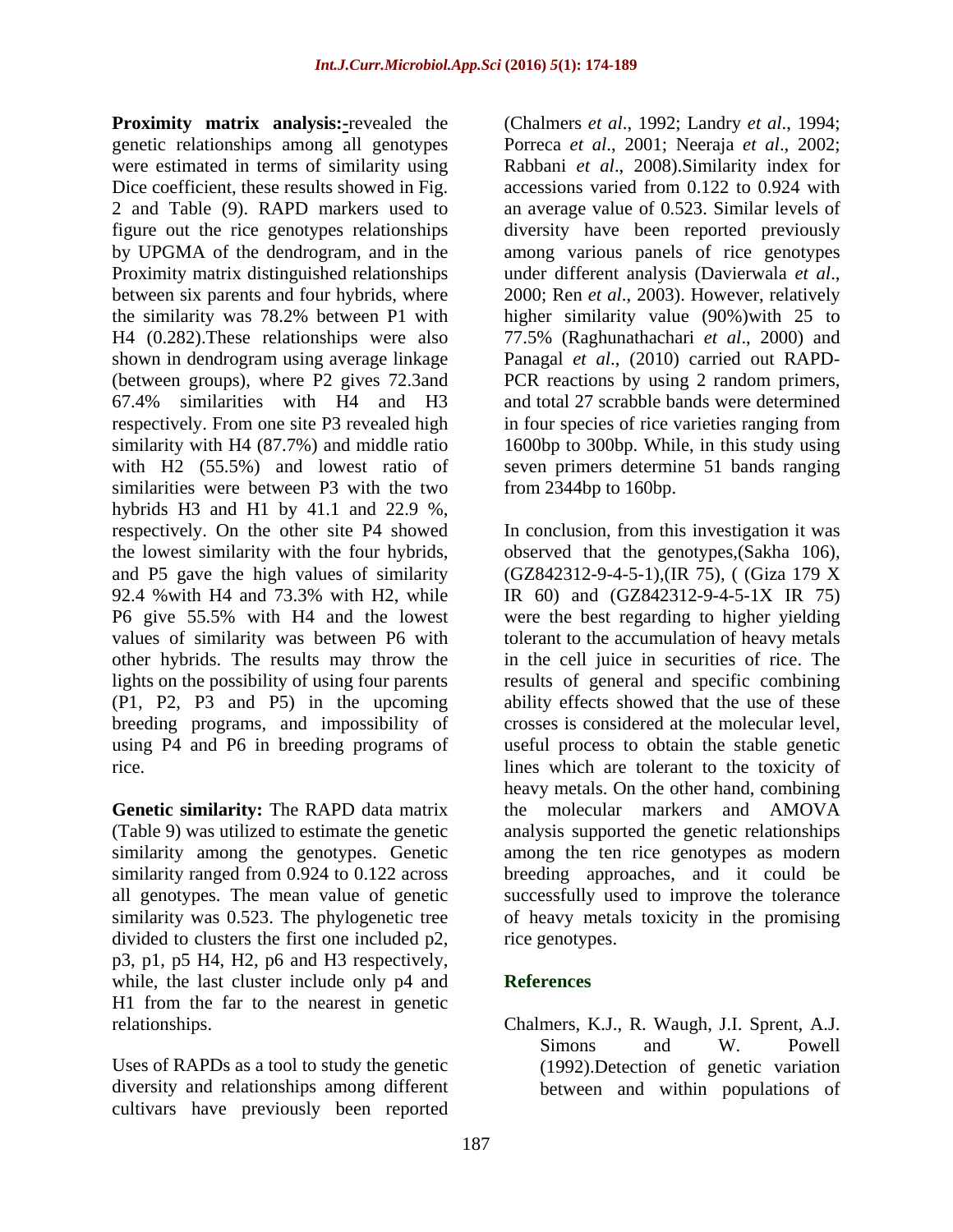Gliricidiasepium and G. maculate using (2012). Combining ability analysis RAPD markers. Heredity, 69: 465-472. using CMS breeding system for

- Chander K, Dyckmans J, Hoeper H, Joergensen RG, Raubuch M (2001b).Industrial exhaust depositions
- soil microbial properties. BiolFertil
- Davierwala, A.P., K.V. Chowdari, S. genetic diversity of Indian elite rice
- Dospatliev, L., Kostadinov, K., Mihaylova, EGGPLANT.Trakia Journal of
- El-Mowafi, H.F. and A.A. AbouShousha (2003).Combining ability and heterosis rice. J. Agric. Res. Tanta Univ., 29(1):
- Genetics, Faculty of Agriculture, Kafr
- Fahmi, A.I.; I.R. Aidy; H.H. Nagaty and Research. Alexandria, Egypt.
- Ghoshi S. C., P. K. Chandrakar,N. K.

(2012).Combining ability analysis developing hybrids in rice (Oriza sativa). Bangladesh J. Agril. Res. 37(4): 583-592.

- as sources of heavy metals and their Griffing J.B. (1956).Concept of general and long-term effects on microbial soil specific combining ability in relation to properties. J Plant Nutr Soil Sci. diallel crossing systems. Australian J. 164:657–663. of Biol. Sci., 9: 463-493. of Biol. Sci., 9: 463-493.
- Chander K, Dyckmans J, Joergensen RG, Gupta, P.K., R.K. Varshney, P.C. Sharma Meyer B, Raubuch M. and B. Remash.(1999). Molecular (2001a).Different sources of heavy markers and their applications in wheat metals and their long-term effects on breeding. Plant Breeding, 118: 369breeding. Plant Breeding, 118: 369- 390.
	- Soils. 34:241–247. 
	Hasan MJ, Kulsum MU, Hossain E, Hossain Kumar, A.P.K. Reddy, P.K. Ranjekar (2015).Combining ability analysis for and V.S. Gupta. (2000). Use of three identifying elite parents for heterotic different marker systems to estimate rice hybrids. Acad. J. Agric. Res. 3(5): MM, Rahman MM, Rahmat NMF 070-075.
	- varieties. Genetica , 108: 269-284. Landry, B.S., R.Q. Li, W.Y. Cheung and G., Katrandzhiev, N.(2012). of 14 apple rootstocks using RAPD DETERMINATION OF HEAVY markers and tactical gene METALS (Pb, Zn, Cd and Ni) IN tagging.Theor. Appl. Genet., 89: 847- R.L. Graner.(1994). Phylogeny analysis markers and tactical gene 852.
	- Sciences, Vol. 10, No 2, 31-35. LathaSrikrishna, Deepak Sharma, Gulzar S. analysis of divers CMS lines in hybrid Component Traits in Rice (Oryza sativa Sanghera (2013). Combining Ability and Heterosis for Grain Yield and its L.), Not SciBiol, 5(1):90-97.
- 106-127. Neeraja, C.N., N. Sarla and E.A. Siddiq( El-Said, A.M. (2007).Genetical and 2002).RAPD analysis of genetic molecular breeding for drought diversity in Indian landraces of rice tolerance in Rice, Department of (Oryza sativa L.). J. Plant Biochem. 2002).RAPD analysis of genetic Biotechnol., 11: 93-97.
	- El-Sheikh University. Panagal Mani, T.M.M. John Bastin, R. M.M. El-Malky (2004).Combining Ahmed (2010).RAPD-ANALYSIS OF ability and relationship among some GENETIC VARIATION OF FOUR Egyptian and exotic rice IMPORTANT RICE VARIETIES varieties.Abstracts of the International Conference on Advanced Rice Journal of Agricultural and Biological Arunkumar and Abdul Bakrudeen Ali GENETIC VARIATION OF FOUR IMPORTANT RICE VARIETIES USING TWO OPR PRIMERS.ARPN Science VOL. 5, NO. 4, 12-15.
	- Rastogi, D. Sharma and A. K. Sarawgi Greco, G. Pruneddu and A. SpanuPorreca, S.M.R., G. Martelli, F. Sunseri, I.